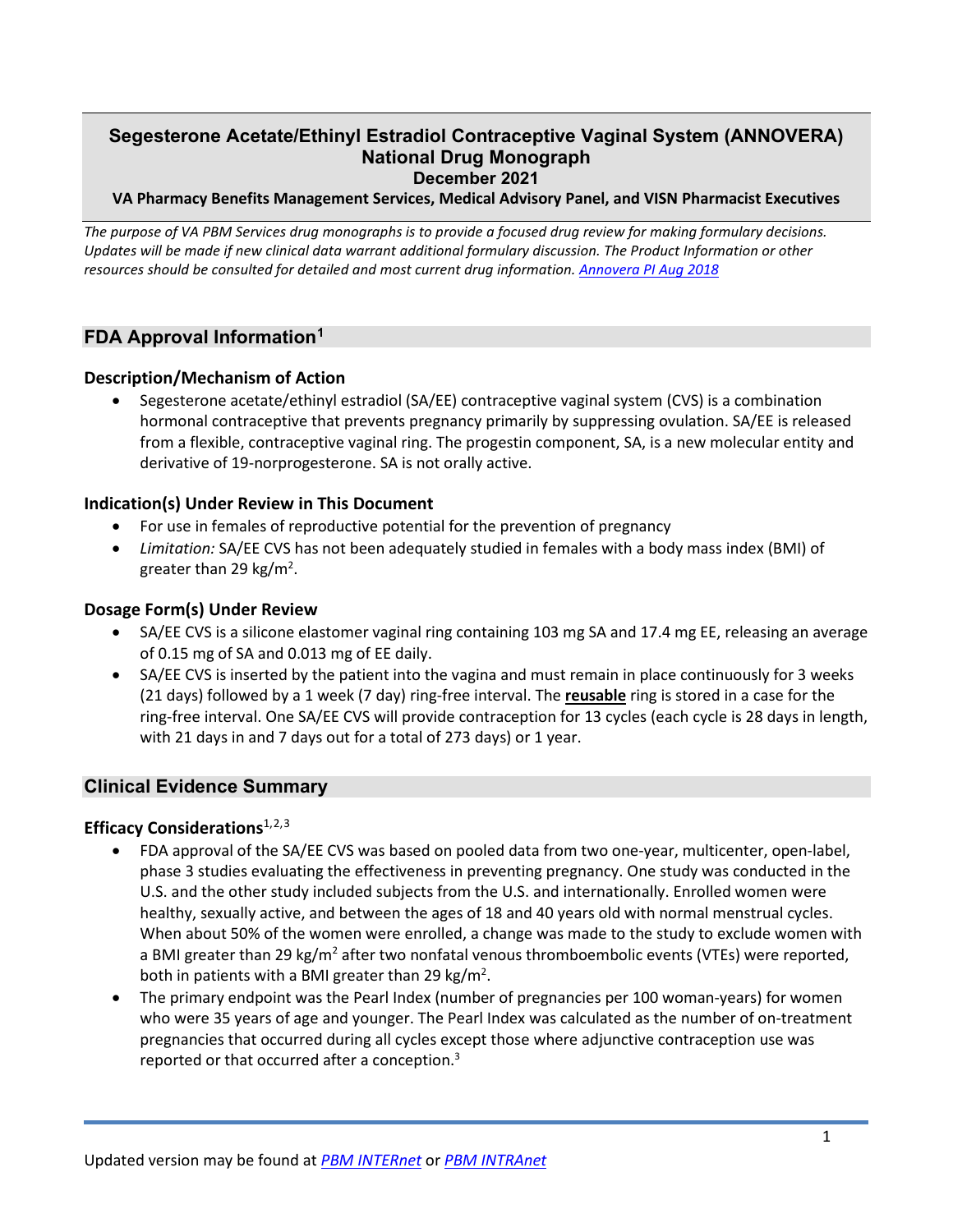- time of 11 cycles. The mean age of the population was 27 years, 67% were from the U.S., and 71% of the women were Caucasian. • Baseline/disposition: A total of 2,265 participants were enrolled in both studies with a median follow-up
- Results: The efficacy population included 2,111 females who were ≤ 35 years old contributing 17,427 cycles (where no back-up contraception was used). The Pearl Index for the primary efficacy group was 2.98 (95% confidence interval [CI] 2.13 – 4.06) per 100 woman-years. The cumulative probability of not becoming pregnant over 13 cycles was 97.5%, and there were no apparent signals of changing efficacy over time. $3$

## **Safety Considerations**<sup>[1,](#page-0-1)2</sup>

- **Safety results from clinical trials:** Safety data used to support the FDA approval of the SA/EE CVS included 2,308 females contributing 21,590 cycles of exposure; 43% of subjects completed 13 cycles.
- • **Contraindications:** Contraindications with the SA/EE CVS are very similar to other combination hormonal contraceptives and include patients with a high risk of arterial or venous thrombotic disease, with or without dasabuvir, due to the potential for alanine transaminase elevations. current or history of breast cancer or other estrogen- or progestin-sensitive cancer, liver tumors, acute hepatitis or severe (decompensated) cirrhosis, undiagnosed abnormal uterine bleeding, hypersensitivity to ingredients, and use of hepatitis C drug combinations containing ombitasvir/paritaprevir/ritonavir,
- • **Other warnings / precautions:** Warnings and precautions with the SA/EE CVS are very similar to other include warnings to inform and minimize the risk of venous thromboembolic events (VTE) and arterial gall bladder disease, abnormal uterine bleeding, depression, and others. (See more information below). combination hormonal contraceptives. Consult prescribing information for a complete list. Examples events (e.g., stroke and myocardial infarction), liver enzyme elevations, hypertension, the potential for
	- o **VTE** 
		- 10,000 woman years (95% CI 6.6 61.7) based on 4 VTE events in the clinical trials. Two of o Of note, the rate estimate of VTE was higher for the SA/EE CVS than other combination hormonal contraceptives. The estimated rate of VTE for the SA/EE CVS was 24 cases per the women had a BMI >29 kg/m<sup>2</sup>, and 1 woman had factor V Leiden mutation. Further postmarketing study will be required evaluating the risk of VTE with the SA/EE CVS.
		- $\circ$  The increased risk of VTE with combination hormonal contraceptives is well known and estimated to be in the range of 3 to 12 cases per 10,000 woman-years. For the other FDA approved vaginal ring (etonogestrel/ethinyl estradiol), the incidence of VTE was 8.3 per 10,000 woman-years and 11.4 per 10,000 woman-years based on two epidemiologic studies.<sup>4</sup>
		- $\circ$  For perspective, the base rate of VTE in nonpregnant women of childbearing age is 1 to 5 10,000 woman-years, and in the highest risk post-partum period, the rate is 40 to 65 cases cases per 10,000 woman-years. During pregnancy, the rate of VTE is 5 to 20 cases per per 10,000 woman-years.
	- vaginal ring contraceptives, tampons, and some barrier contraceptives. No cases of TSS were the use of the same vaginal ring for 13 cycles was evaluated in a microbiology sub-study. Per the FDA review, no unexpected vulvar or vaginal findings were noted with SA/EE.<sup>2</sup> o **Unique to vaginal contraceptives:** 1) Toxic shock syndrome (TSS) has been reported by users of reported in clinical trials with the SA/EE CVS. 2) Vaginal and cervical erosion and/or ulceration has been reported by females using vaginal contraceptives. 3) The risk of vaginal infection with
- **Adverse reactions:** The most common adverse reactions reported were headaches and nausea/vomiting. See Table 1 for more details.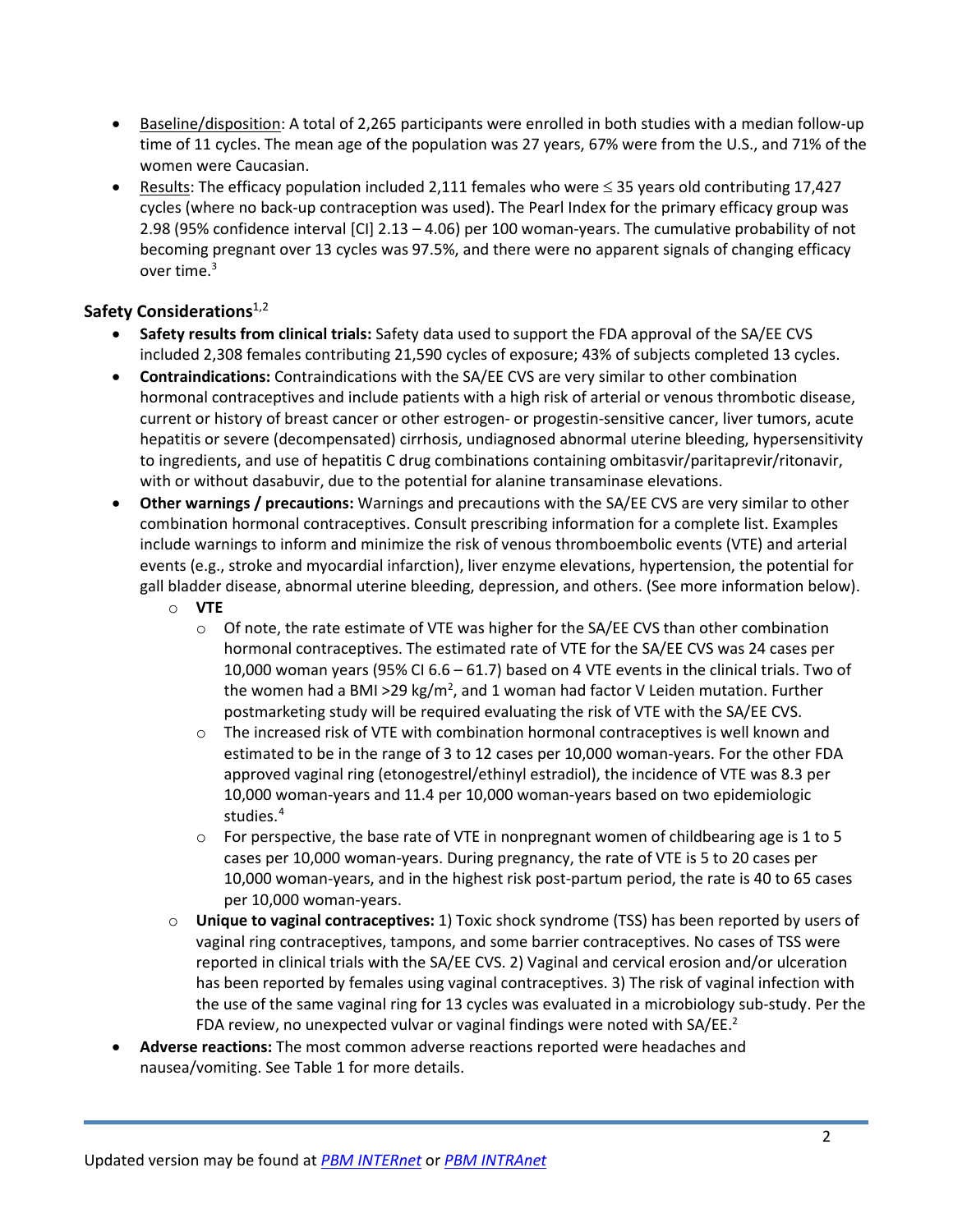|                                                              | <b>SE/EE CVS</b><br>$N = 2,308$ |
|--------------------------------------------------------------|---------------------------------|
| Headache, including migraine                                 | 39%                             |
| Nausea, vomiting                                             | 25%                             |
| ≥1 complete vaginal expulsion                                | 25%                             |
| <b>Vulvovaginal mycotic infection, vaginal candidiasis</b>   | 15%                             |
| Abdominal pain, lower or upper                               | 13%                             |
| <b>Dysmenorrhea</b>                                          | 13%                             |
| <b>Vaginal discharge</b>                                     | 12%                             |
| UTI, cystitis, pyelonephritis, genitourinary tract infection | 10%                             |
| <b>Breast pain, tenderness, discomfort</b>                   | 10%                             |
| Metrorrhagia, menstrual disorder                             | 8%                              |
| <b>Diarrhea</b>                                              | 7%                              |
| <b>Genital pruritus</b>                                      | 6%                              |

### **Table 1. Adverse reactions occurring in more than 5% of subject[s1](#page-0-1)**

- **Deaths:** none
- were reported in 2 or more subjects in clinical trials. • **Serious adverse events:** VTEs, psychiatric events, hypersensitivity reactions, and spontaneous abortions
- discharge/vulvovaginal mycotic infections, and nausea/vomiting were the most commonly reported • **Discontinuations due to adverse events:** In clinical trials, 12% of subjects discontinued due to adverse reactions. Metrorrhagia/menorrhagia, vaginal expulsions, headache/migraine, vaginal reactions leading to discontinuation.

# **Other Considerations**

- **Return of fertility**<sup>1</sup> In a sub study evaluating return to pregnancy within a 6 month follow-up period, all 290 women reported a return to fertility (defined as return of menses or pregnancy). $<sup>1</sup>$ </sup>
- **Use of vaginal products with the SA/EE CVS**[1](#page-0-1) 
	- used. Water-based vaginal lubricants and vaginal creams are compatible and can be used with  $\circ$  Oil-based (including silicone-based) vaginal lubricants and medications (e.g., oil-based vaginal suppositories) will alter the vaginal system and/or exposure to SA and EE and should not be the CVS.
	- o Male condoms are compatible with the CVS.
	- o Tampon use with the CVS has not been studied.
- • **Cleaning and storag[e1](#page-0-1)** When removed, the SA/EE CVS should be cleaned with mild soap and water, dried, and stored in provided case for the 1-week ring-free interval. The product should be cleaned again prior to re-insertion.
- **FDA approval**[2](#page-0-2) 
	- o The trial design was changed at about 50% enrollment to exclude women with a BMI greater  thromboembolism in the studies. than 29 kg/m<sup>2</sup> after two women with a BMI greater than 29 kg/m<sup>2</sup> developed non-fatal venous
- • **Pharmacologic properties**[3](#page-0-0) The vaginal ring releases approximately 150 mcg of SA and 13 mcg of EE daily. Plasma EE exposure is comparable-to-lower-than a low-dose oral combination hormonal contraceptive.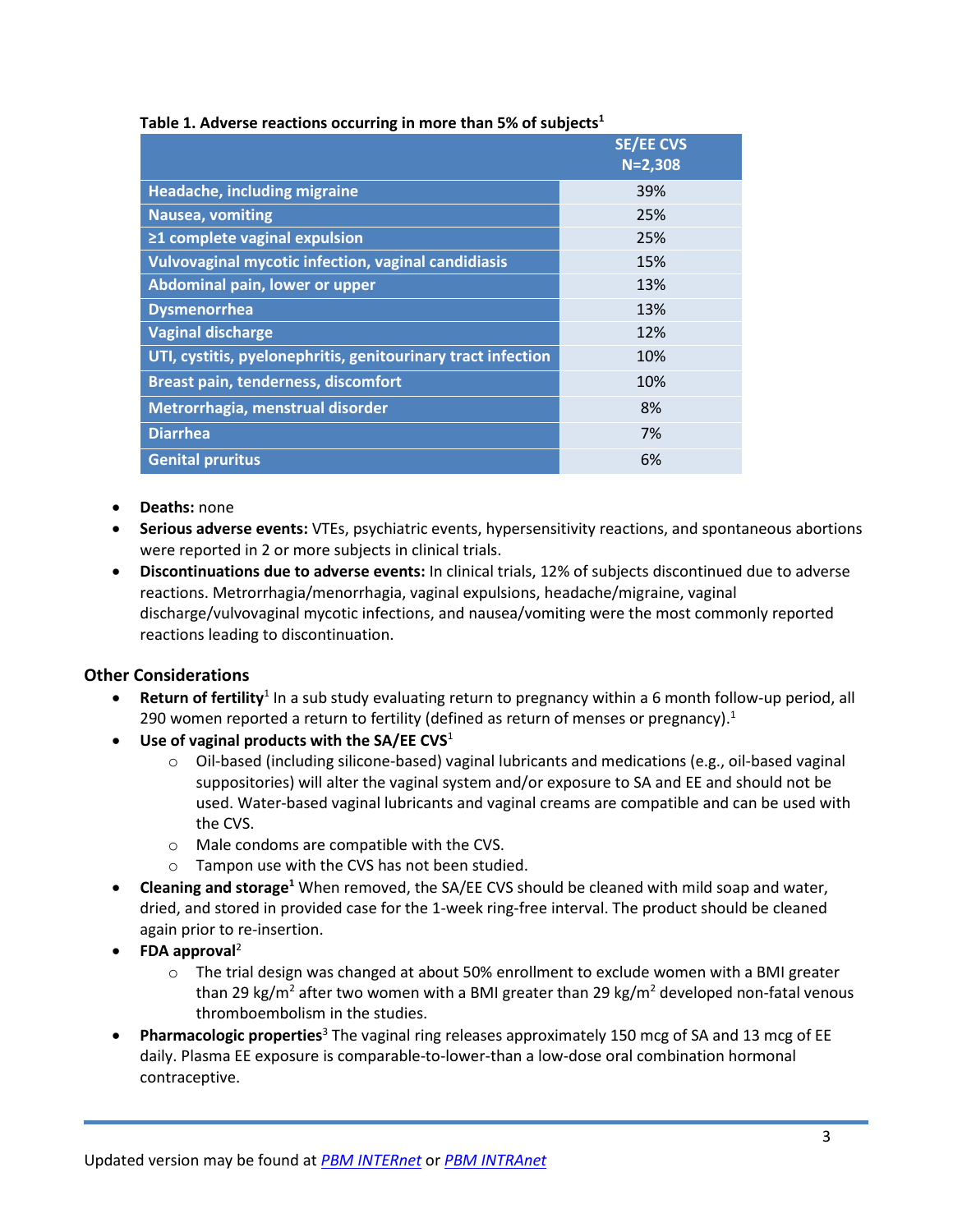- **Pregnancy**[1](#page-0-1) There is no indication for the use for the SA/EE CVS in pregnancy.
- alternative method of contraception in breastfeeding females. • Lactation<sup>1</sup> Contraceptive hormones and/or their metabolites are found in human milk. Combination hormonal contraceptives may reduce milk production in nursing females. It is recommended to use an
- including HIV. The SA/EE CVS is compatible with condoms made with natural rubber latex, polyisoprene, • **Sexually transmitted infections**[1 T](#page-0-1)he SA/EE CVS does not protect against sexually transmitted infections and polyurethane.

## **Other Therapeutic Options**

| <b>Drug</b>                                           | <b>VANF</b> | <b>Other Considerations</b>                                                                                                                        |
|-------------------------------------------------------|-------------|----------------------------------------------------------------------------------------------------------------------------------------------------|
| Contraceptive ring, reusable<br>(Annovera)            | <b>TBD</b>  | • Vaginal ring inserted for 3 wks, removed for 1 wk<br>• Ring is washed and reused for 13 cycles<br>• No refrigeration required                    |
| Contraceptive ring, disposable<br>(NuvaRing, EluRyng) | Yes         | • Vaginal ring inserted for 3 wks, removed for 1 wk and discarded<br>• New ring needed after each cycle<br>• Stable outside refrigerator for 4 mos |
| <b>DMPA</b> injection<br>(Depo-Provera)               | Yes.        | • Injection that lasts 12 wks<br>• Typically requires healthcare visit                                                                             |
| <b>Oral contraceptives</b>                            | Yes         | • Pills containing progestin +/- estrogen<br>• Need for daily compliance                                                                           |
| Contraceptive patch<br>(Xulane, Zafemy, Twirla)       | No.         | • Weekly transdermal patch with estrogen and progestin<br>• Higher exposure to estrogen                                                            |

### **Table 2. Tier 2 Hormonal Contraceptive Alternative[s5](#page-5-4)**

DMPA=depo-medroxyprogesterone; IUD=intrauterine device; OTC=over the counter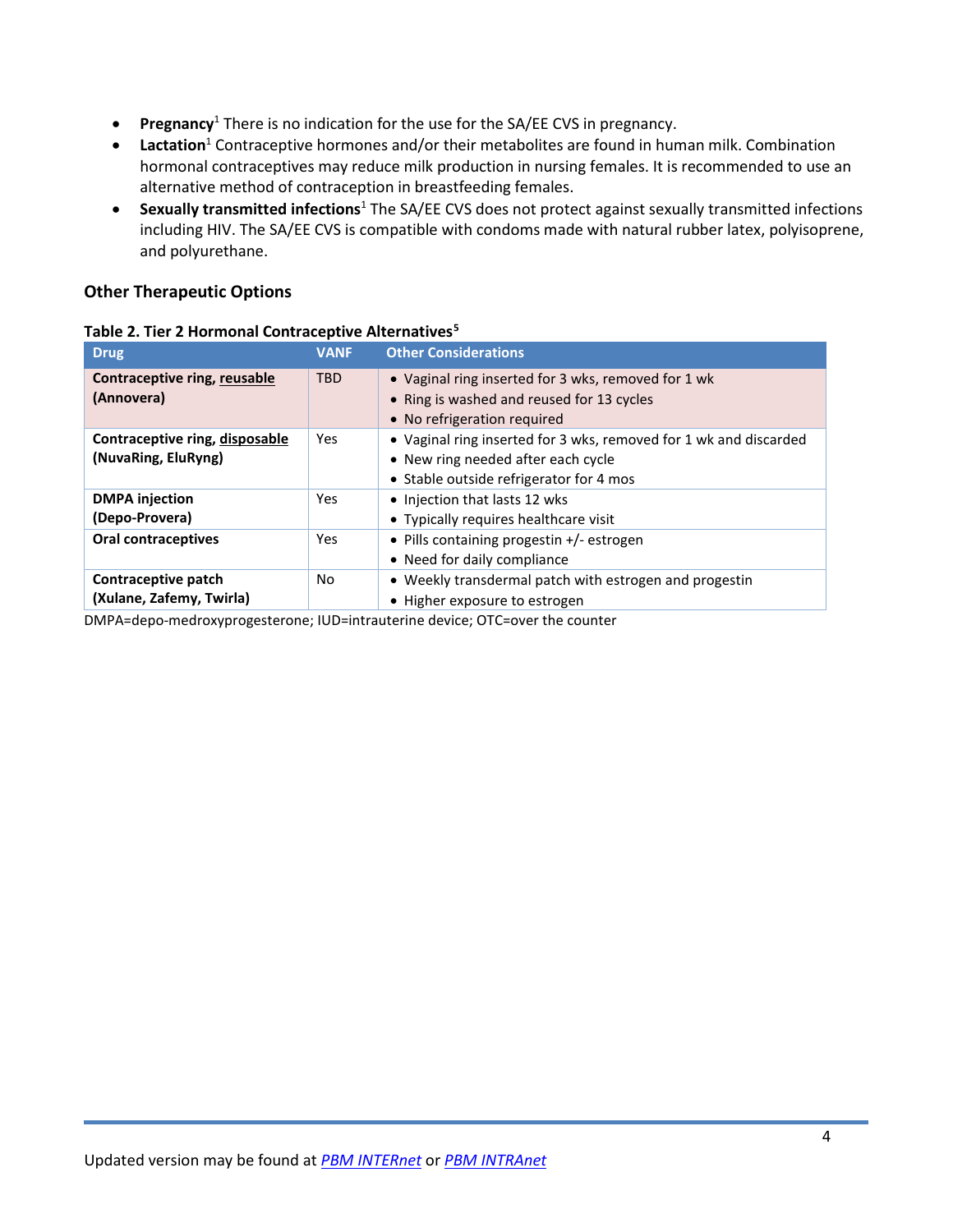## **Projected Place in Therapy**

- In the U.S., the rate of unintended pregnancy was nearly 45% based on data from 2011.<sup>6</sup>
- with a Pearl Index of 2.98 (95% CI 2.13 4.06) pregnancies per 100 woman-years, though no direct • The SA/EE CVS appears to have comparable efficacy as other combination hormonal contraceptives, comparisons have been made.
- contraceptives, with the exception of a possible increased risk of VTE (see below). • The safety profile of the SA/EE CVS appears to be comparable to other combination hormonal
- • The rate estimate for VTE was higher with the SA/EE CVS (24 per 10,000 woman-years; 95% CI 6.6 61.7) than reported with other combination hormonal contraceptives, though the risk estimate was associated with wide confidence interval indicating uncertainty. VTE risk will be further evaluated in a postmarketing study.
- The SA/EE CVS has not been adequately evaluated in females with a BMI >29 kg/m<sup>2</sup>. Two of four VTEs reported in clinical trials occurred in patients with a BMI >29 kg/m<sup>2</sup>.
- etonogestrel/EE is **disposable**, with a new etonogestrel/EE ring required each month. The SA/EE CVS requires cleaning and storage during the 1 week ring-free interval. The etonogestrel/EE rings are etonogestrel/EE ring was not evaluated in patients with BMI ≥30 kg/m<sup>2</sup>. • The SA/EE CVS is the second FDA approved combination hormonal vaginal ring contraceptive in the U.S. Both the SA/EE CVS and etonogestrel/ethinyl estradiol ring (Nuvaring, Eluryng, and equivalents) are inserted for 3 continuous weeks followed by a 1 week ring-free interval. One of the main practical differences between the products for patients is that the SA/EE CVS is **reusable** for up to 13 cycles, and supplied in boxes of 3, which are stable for 4 months outside of the refrigerator. Of note, the
- endometriosis) or in dosing regimens outside of the product label (e.g., altering the ring-free interval). • The SA/EE CVS has not been studied for indications other than pregnancy prevention (e.g.,
- • There is moderate quality evidence to support the effectiveness of SA/EE CVS as a contraceptive based on data from two open-label, noncomparative studies evaluating pregnancy as an outcome.
- **Contraceptive vaginal rings including the SA/EE CVS offer patients an effective, convenient, non-daily, generically and at a lower annual cost compared to the new 12-month, reusable SA/EE CVS. The SA/EE potential difficulties with obtaining timely refills). non-oral method for pregnancy prevention. The monthly, disposable etonogestrel/EE ring is available CVS may be considered when a 12-month product is preferred due to clinical or other patient specific needs (e.g., extended travel or deployment, limited or no access to refrigeration, or history of or**

 Prepared October 2021. Contact person: Lisa Longo, Pharm.D., BCPS, National PBM Clinical Pharmacy Program Manager, Formulary management, VA Pharmacy Benefits Management Services (10P4P)